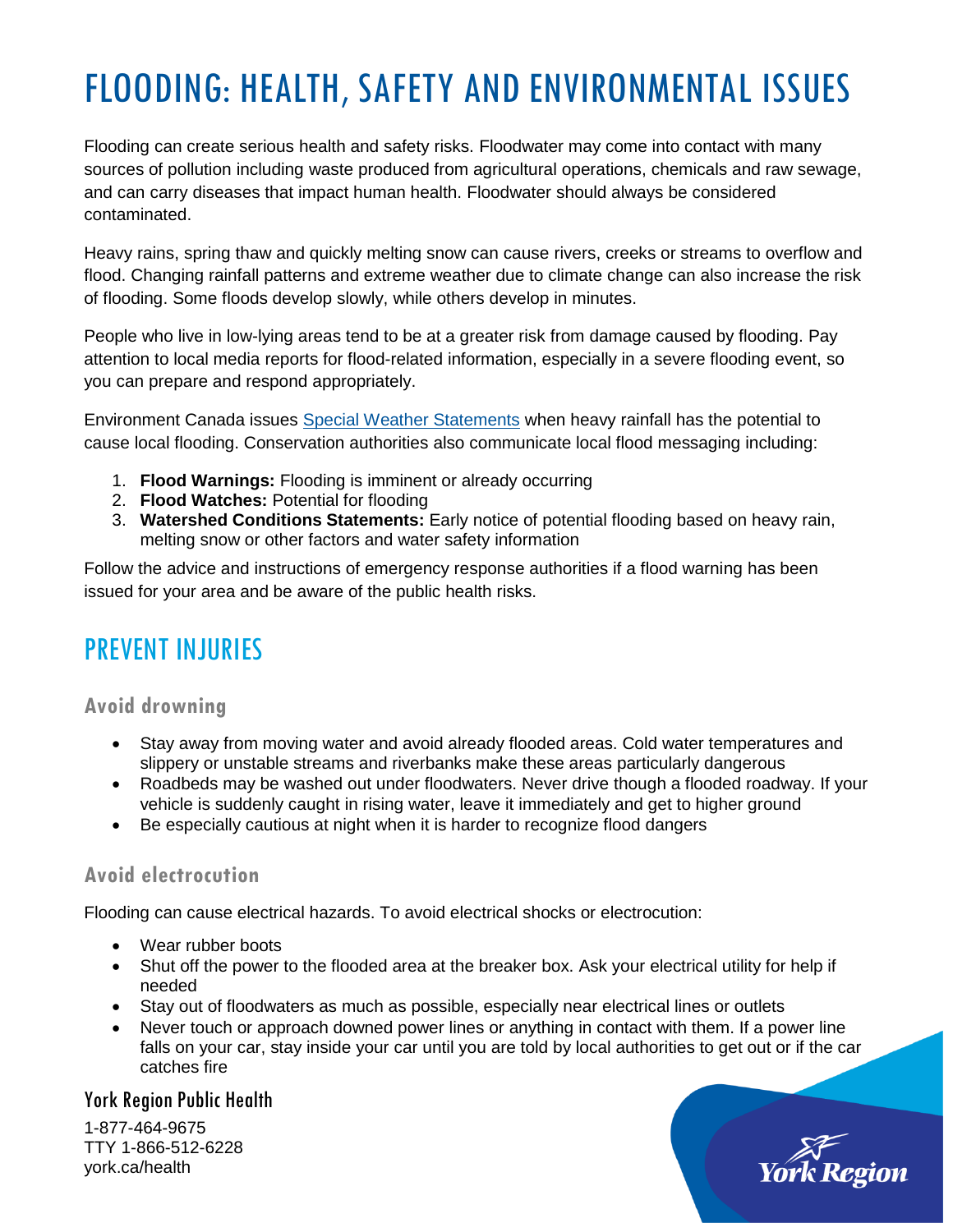- Do not touch a person who has been electrocuted before making sure the person is no longer touching the electrical source
- Never operate an electrical device or handle extension cords while standing in or near water
- Do not return home after a flood until local authorities have told you it is safe to do so

# PREVENT ILLNESS

**Avoid exposure to floodwaters** 

- Wear boots, face masks and rubber gloves and avoid contact with floodwaters to reduce your exposure to infectious diseases and chemical hazards
- If you are exposed to floodwaters and you develop diarrhea, vomiting or fever, seek immediate medical attention
- If you have open cuts that are exposed to floodwater, cleanse the wound with soap and bottled water and apply antibiotic ointment. If redness or swelling of the wound occurs, seek immediate medical attention
- Always wash hands after handling articles contaminated by floodwater. If soap and water are not available for hand washing, use hand sanitizer
- It is important to have up-to-date immunizations as there are many pathogens in floodwaters that can lead to vaccine preventable illnesses, like tetanus

### **Avoid drinking contaminated water**

- Municipal water is safe and treated, but in the event of flooding, follow public service announcements about the municipal water supply
- If your water comes from a well and has been contaminated with flood waters, do not use the water for cooking, drinking or bathing. Use bottled water or water from an approved source, such as a municipal water supply
- Boiling does not remove chemicals from well water contaminated by floodwaters
- Flooded wells should be tested for bacteria before the water is consumed

### **Prevent food-borne illness and keep food safe**

- Do not eat food or drink liquids that have come into contact with floodwaters, including items in the freezer or fridge, opened jars of food and bottled drinks. If you are unsure whether an item is spoiled or contaminated, throw it out
- Undamaged, commercially-prepared foods in airtight, waterproof cans, jars or pouches that remain sealed or are unopened are safe to use if you follow these procedures before opening:
	- 1. Remove the labels on cans or pouches as they may have come into contact with dirt or bacteria
	- 2. Brush or wipe away any visible dirt or silt
	- 3. Thoroughly wash the cans, jars or pouches with soap and water that is safe for drinking
	- 4. Sanitize the cans with a mild bleach and water solution 5 mL (1 teaspoon) of bleach per 750 mL (3 cups) of water – or in boiling hot water
	- 5. Air dry the cans, jars and pouches to prevent potential contamination when they are opened
	- 6. Relabel the cans, jars and pouches, including the best before date, with a permanent marker
- If the flood causes a power outage, keep your fridge and freezer closed as much as possible. An unopened fridge will keep food cold for four hours. Food in the freezer can last up to 24 hours if the freezer is half full and up to 48 hours if it is full
- Do not eat food that spoils quickly if it has been at temperatures above 4°C (40°F) for over two hours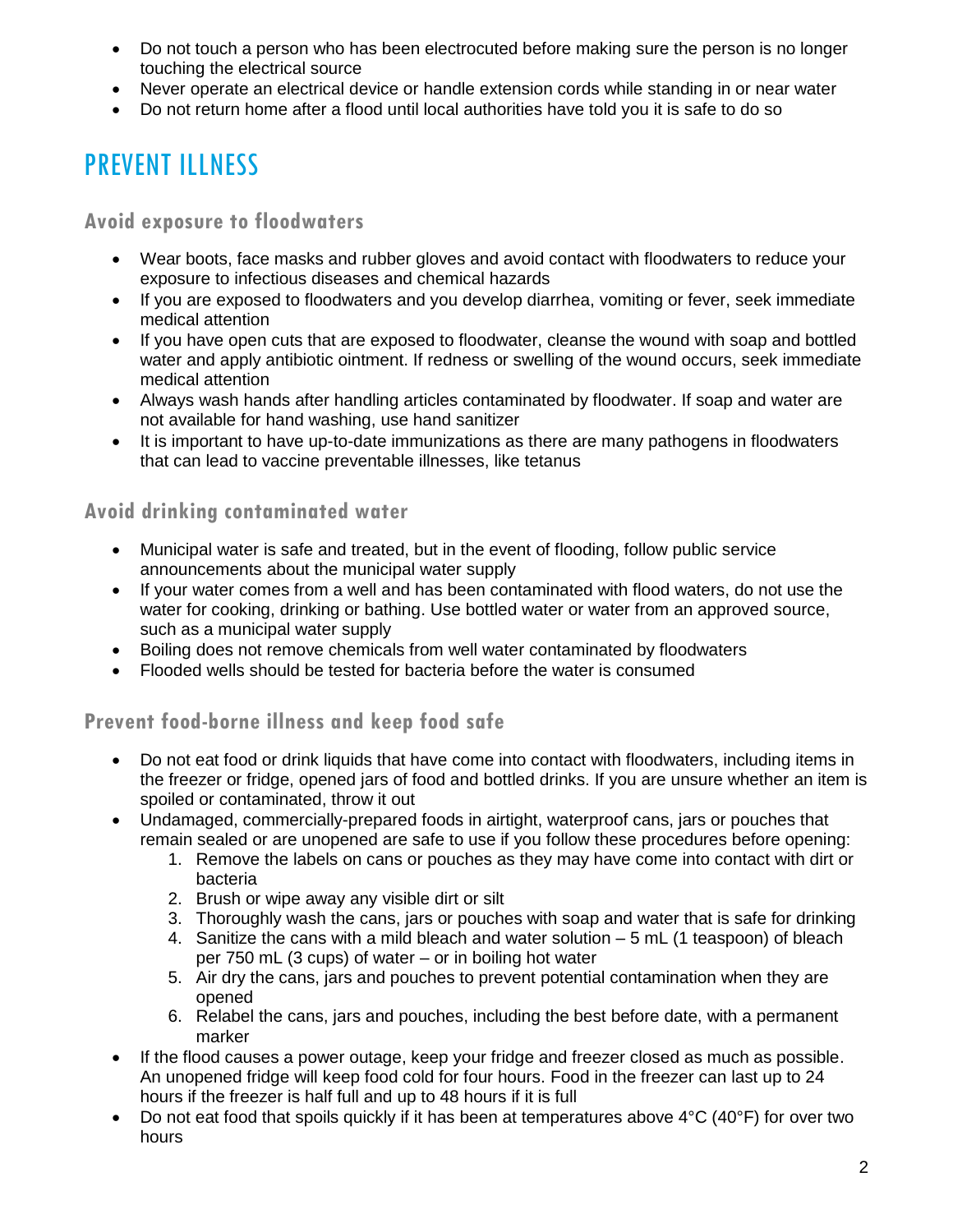Typical symptoms of food-borne illness include sudden onset of stomach cramps accompanied by diarrhea, nausea, fever, chills, headache and vomiting. If you experience any of these symptoms, seek medical attention

### PREVENT MOULD

Prolonged exposure to mould can have a negative impact on both respiratory and cardiovascular health. Health effects include eye, nose and throat irritation; symptoms of asthma; allergic reactions and heart failure. Follow these tips to prevent mould growth:

- Immediate action is important. Mould will begin to grow within 48 hours
- Check for mould anywhere that is damp and especially where water damage has occurred
- Look for signs of mould, leaks or excessive moisture, such as stains or discolouration on floors, walls, window panes, ceiling tiles, fabrics and carpets
- Drywall and ceiling tiles that have been wet for prolonged periods should be discarded as there is a greater chance they may have mould growing on them
- Always wear boots, rubber gloves and a face mask when cleaning mould
- Scrub small areas of mould with water and mild detergent immediately. Dry the area quickly and completely. Open windows and doors to provide plenty of fresh air
- Individuals with known mould allergies or asthma should not clean or remove mouldy materials
- Homeowners should consult a professional for help with cleaning areas of mould greater than one square metre

### **Clean and disinfect**

Flooding can pose a potential health risk to homeowners because bacteria and other microorganisms may live in the remaining debris. It is extremely important to clean, disinfect and replace materials that have been damaged by flooding. Follow these tips to stay safe:

- Assume everything touched by floodwater has been contaminated and must be cleaned and disinfected or thrown away. If the material is replaceable and cannot be thoroughly cleaned and rapidly dried, it should be replaced
- Wear boots, rubber gloves and a face mask when cleaning. Afterwards, wash hands with soap and clean water. If soap and water are not available for hand washing, use hand sanitizer
- Discard items that cannot be washed and disinfected, such as mattresses, carpeting, carpet padding, rugs, upholstered furniture, cosmetics, stuffed animals, baby toys, pillows, foam-rubber items, books, wall coverings and most paper products
- Thoroughly clean all hard surfaces, such as flooring, concrete, molding, wood and metal furniture, countertops, appliances, sinks and other plumbing fixtures with hot water and laundry or dish detergent and then disinfect using a bleach solution
- Floors, walls, children's toys and other surfaces or items that can be cleaned and disinfected should be first washed with hot water and detergent and then disinfected using a bleach solution
- Children's toys should be disinfected and rinsed thoroughly with bottled water after disinfection
- Surfaces that come into contact with food (such as countertops, pantry shelves and fridge shelves) should be carefully disinfected with a bleach solution
- Dry clean or wash all linens and clothing in hot water